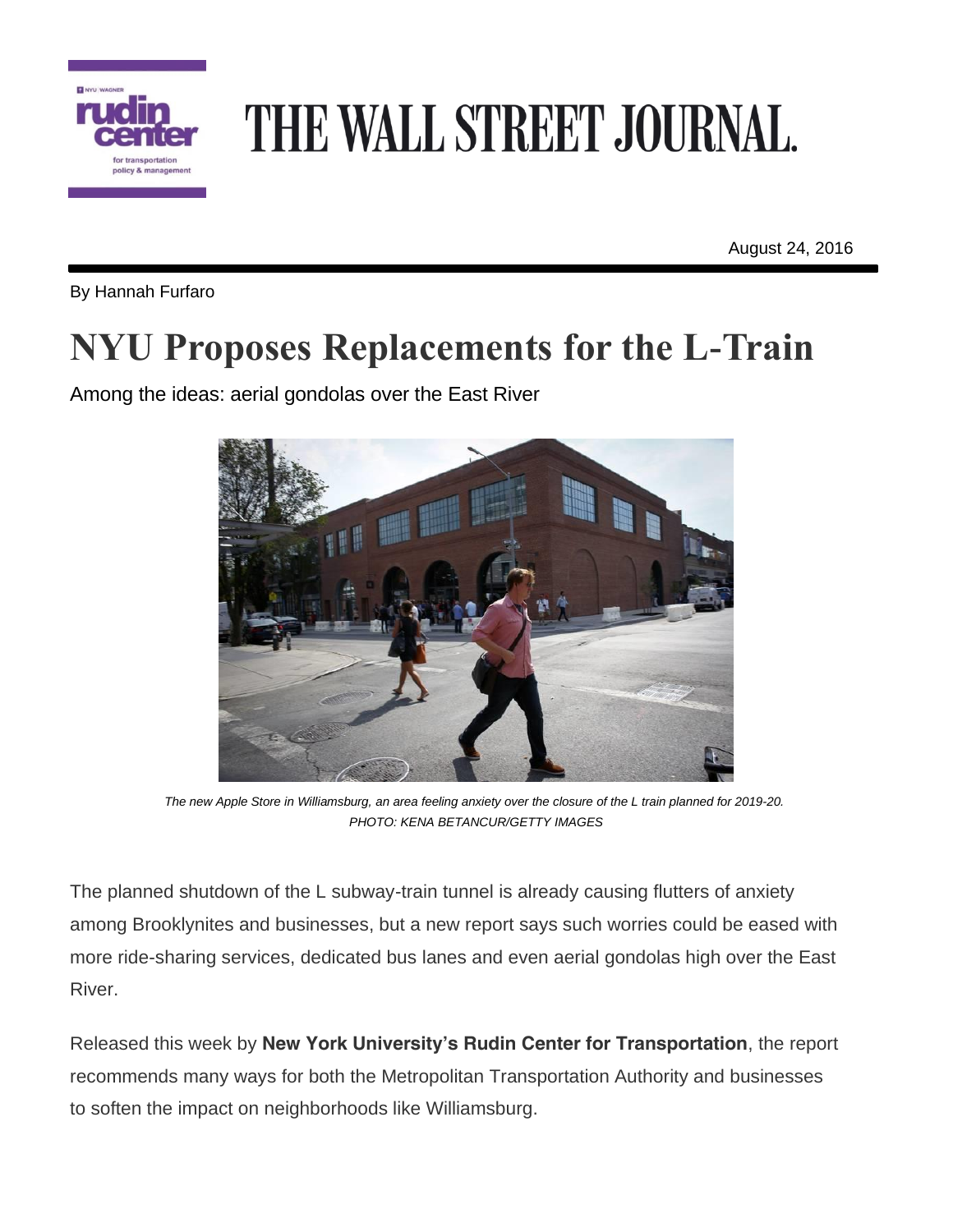"The L train is packed on weekends and the evenings because people go to Williamsburg for the bars, the social life and the music," said Mitchell Moss, director of the Rudin Center. "We believe it's essential to use some of the newer transportation modes as part of the planning for the L shutdown."

Starting in January 2019, the tunnel is expected to shut down for 18 months to fix damage to the tube beneath the East River caused by superstorm Sandy in 2012.

Mr. Moss said that while the MTA should "make sure the buses and subways are fully expanded and improved," businesses should also provide solutions. For example, he said, restaurants could help subsidize customer costs for app-driven car services.

The report also asks policy makers to consider connecting the Lower East Side to Williamsburg with an aerial cable line of high-speed gondolas, a proposal being pitched by an organization called East River Skyway.

The MTA and other public agencies are already considering several of the report's recommendations, including increasing ferry service on the East River and service on connecting subway lines.

In an email, MTA spokeswoman Beth DeFalco said the agency is "committed to open partnership and community engagement as we develop alternative service plans to minimize impacts on L train riders and surrounding businesses during the closure."

Jonathan Butler, co-founder of the Brooklyn Flea and Smorgasburg food vendor fair, said connections such as the Brooklyn Bridge and ferry services will likely keep Williamsburg waterfront businesses somewhat sheltered.

He predicted sharper impacts for neighborhoods further out—places beyond inexpensive taxi trips from Manhattan.